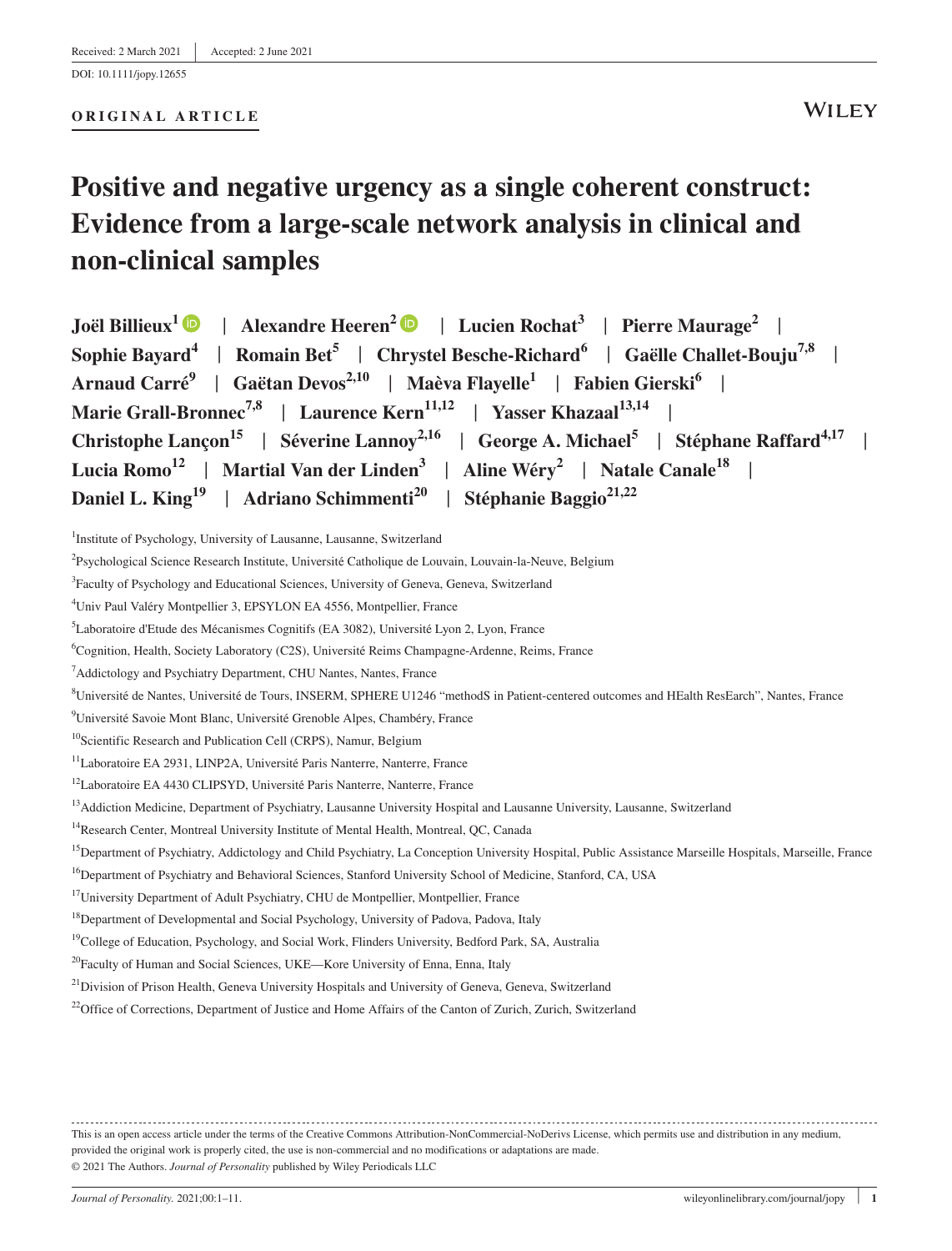# **<sup>2</sup> <sup>|</sup>** BILLIEUX et al.

**Correspondence** Joël Billieux, Institute of Psychology, University of Lausanne, Quartier UNIL-Mouline. CH-1015 Lausanne, Switzerland. Email: [Joel.Billieux@unil.ch](mailto:Joel.Billieux@unil.ch)

#### **Abstract**

**Aims:** Negative and positive urgency are emotion-related impulsivity traits that are thought to be transdiagnostic factors in psychopathology. However, it has recently been claimed that these two traits are closely related to each other and that considering them separately might have limited conceptual and methodological value. The present study aimed to examine whether positive and negative urgency constructs constitute separate impulsivity traits.

**Methods:** In contrast to previous studies that have used latent variable approaches, this study employed an item-based network analysis conducted in two different samples: a large sample of non-clinical participants  $(N = 18,568)$  and a sample of clinical participants with psychiatric disorders  $(N = 385)$ .

**Results:** The network analysis demonstrated that items denoting both positive and negative urgency cohere as a single cluster of items termed "general urgency" in both clinical and non-clinical samples, thereby suggesting that differentiating positive and negative urgency as separate constructs is not necessary.

**Conclusion:** These findings have important implications for the conceptualization and assessment of urgency and, more broadly, for future research on impulsivity, personality, and psychopathology.

#### **KEYWORDS**

impulsivity, negative urgency, network analysis, positive urgency, urgency, UPPS

# **1** | **INTRODUCTION**

Negative and positive urgency are emotion-related impulsivity traits that refer to the tendency to act rashly while in an intense emotional state (Cyders & Smith, 2007, 2008), which are included in the influential Urgency–Premeditation– Perseverance–Sensation Seeking–Positive Urgency (UPPS-P) model of impulsivity (Cyders & Smith, 2007; Whiteside & Lynam, 2001). Following Whiteside and Lynam's (2001) seminal work, the UPPS-P impulsivity model has undergone extensive validation research, and the related assessment tools have generally been described as psychometrically robust across various languages, cultures, and populations (e.g., Geurten et al., 2021; Smith et al., 2007). Related findings were mostly based on theoretically sound and reproducible factor structures (established with structural equation modeling), as well as by the high internal consistency and test– retest stability of its sub-components, including positive and negative urgency.

Negative urgency refers to rash actions taken in response to negative emotional states (e.g., sadness, fear, and anger), whereas positive urgency refers to rash actions taken in response to positive ones (e.g., joy and euphoria). The convergence of these two traits, along with their distinct nature compared to other impulsivity constructs, thus pertains to their emotionally-laden nature (Cyders & Smith, 2008). Prior

research from these authors, who have coined up the term "positive urgency," showed that this impulsivity trait predicted risky and/or problematic behaviors (e.g., risky sex, hazardous gambling, and illegal drug use) over and above negative urgency (Cyders et al., 2007; Zapolski et al., 2009), which led to the general assumption that positive and negative urgency are related yet distinct dimensions.

Both negative and positive urgency constructs have been linked to a wide range of externalized (e.g., substance use disorder, gambling/gaming disorders, and aggressive behaviors) and internalized (e.g., anxiety, depression, and PTSD) symptoms (see reviews by Halcomb et al., 2019; Rochat et al., 2018; Zorrilla & Koob, 2019). Furthermore, a metaanalytic review found that, among UPPS impulsivity traits, the urgency traits constitute the strongest markers of psychopathological symptoms (Berg et al., 2015). As evidence linking heightened urgency traits and various psychiatric disorders has bloomed over the last two decades, extensive research has been conducted to elucidate its cognitive, affective, cerebral, and genetic underpinnings (Billieux et al., 2010; Borges et al., 2017; Sanchez-Roige et al., 2019; Wilbertz et al., 2014). Given how urgency traits are assumed in the onset and persistence of mental disorders, these impulsivity components have been suggested to represent transdiagnostic risk factors (Billieux, 2017; Carver & Johnson, 2018; Cyders et al., 2016). Furthermore, calls emerged to foster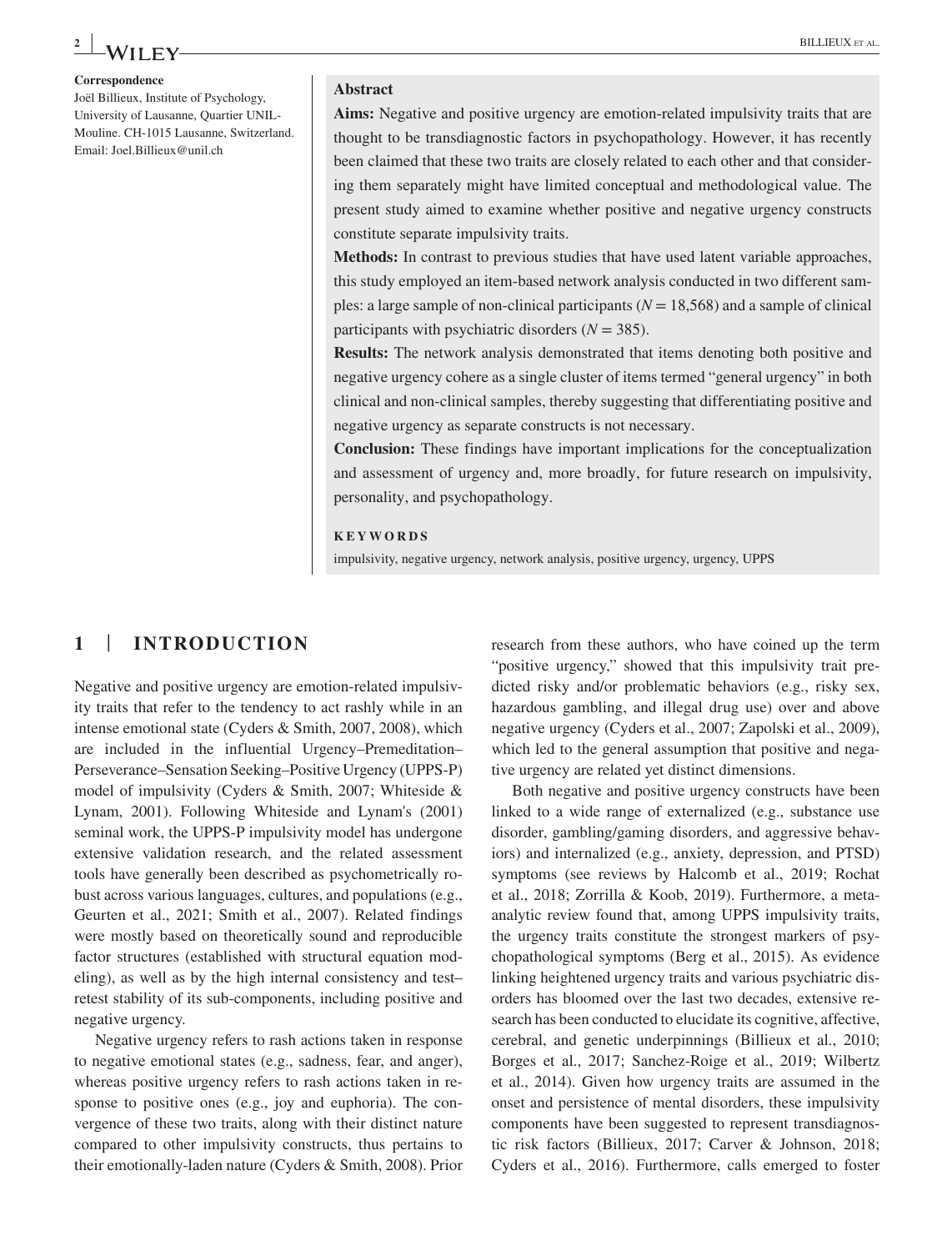translational research on urgency in order to develop and test the effectiveness of urgency-focused treatments (e.g., psychological interventions, prevention strategies, and drug medication) targeting specific mechanisms (e.g., psychological, physiological, and neuronal) of urgency traits. Yet, the development of sound clinical models of urgency and related treatments requires more robust evidence regarding its assessment.

Recently, some scholars have started to cast doubts regarding the theoretical and psychometric soundness of distinguishing positive and negative urgency (Berg et al., 2015; Sperry et al., 2018). For instance, although the initial research on positive urgency reported a relatively moderate correlation with negative urgency ( $r = 0.37$ , see Cyders & Smith, 2007), numerous studies conducted from then on with the original (59 items) and the short (20 items) versions of the UPPS-P Impulsive Behavior Scales in different cultures have reported higher correlations (with *r* up to 0.80) between both urgency facets (Billieux et al., 2012; Cándido et al., 2012; Claréus et al., 2017; Cyders et al., 2014; Pedersen et al., 2016; Riley & Smith, 2017). This resulted in the adoption of different strategies to avoid multi-collinearity-related problems, such as computing a "general urgency" variable by grouping both scales (e.g., Banks & Zapolski, 2017; Devos et al., 2020; Dvorak & Day, 2014; Riley & Smith, 2017; Sperry et al., 2018; Stevens et al., 2016), removing one of the two urgency traits from the analysis (Peters et al., 2017), or computing two separate regression models for positive and negative urgency (e.g., Blain et al., 2015; Pedersen et al., 2016). Second, according to a meta-analytic review by Berg and colleagues (2015), existing evidence showed that both urgency traits display a comparable pattern of correlations across various symptoms and mental disorders, which raises questions about the relevance of separating the two traits. Along the same lines, Sperry et al. (2018) suggested a general urgency factor, instead of separate positive and negative urgency facets, based on indistinguishable patterns of relationships with disruptions in affect, cognitions, and behaviors in daily life (e.g., positive urgency was associated with negative affect rather than positive affect). Yet, as these findings result from a study conducted on a relatively small sample of psychology students  $(N = 294)$ , they should be reproduced in a large and representative sample. Studies using structural equation modeling indicated that hierarchical models where positive urgency and negative urgency are allowed to reflect a higher-order latent construct of "general urgency" were the most adequate to describe the latent factor structure of the UPPS Impulsivity model (e.g., Billieux et al., 2012; Cyders & Smith, 2007). Such hierarchical models conceptualizing "general urgency" as a higher-order construct typically display strong loadings for both positive and negative urgency (e.g., 0.90 and 0.69 in Cyders & Smith, 2007). Taken together, elements mentioned above cast doubt about positive

and negative urgency as distinct psychological constructs. Yet, the vast majority of research capitalizing on the UPPS Impulsivity model relies on two different scores for positive and negative urgency traits.

Provided the extensive research agendas on urgency as a trans-diagnostic risk factor of mental disorders and the current enthusiasms at viewing urgency as a promising target ripe for prevention and treatment (Halcomb et al., 2019), it is timely to clarify whether positive and negative urgency do constitute a single coherent construct (as suggested by recent research, e.g., Sperry et al., 2018) or whether they really constitute distinct impulsivity traits that have to assessed by two different subscales. To this end, the current study relies on *network analysis* (Costantini et al., 2015), which has important advantages over the traditional latent variable approach that has been extensively used to support the existence of two separable urgency-related constructs.

Network analysis is a data-driven approach designed to investigate relationships among a constellation of variables (Cramer et al., 2010), which has gained traction in the last decade in the field of personality psychology (Costantini et al., 2015) and psychiatric research (for a review, see Contreras et al., 2019). This method investigates the relations (called "edges") between items (called "nodes"). Edges represent the conditional independence between the distinct items. This perspective stands out from the classic latent variable approach, as items organized in a network do not reflect a latent construct but, instead, *constitute* the construct per se (Guyon et al., 2017). Thus, a major conceptual difference is that, in the latent variable approach, items (e.g., impulsive behaviors as measured in a self-report) are assumed to reflect and be the direct effect of a latent factor (e.g., an impulsive personality trait). In contrast, the principle behind network analysis is that a strong edge suggests that the items are likely to co-occur (Kan et al., 2019). Such a network approach thus challenges the classical latent approach vis-à-vis (a) the identification of important items (those which are more strongly connected to other items in the network, see Fried et al., 2017) and (b) the distinctness of subgroups of items (clusters of nodes) and how they relate (or bridge) to other subgroups (Cramer et al., 2010). Furthermore, network analysis does not assume latent variable common causes. From a statistical point of view, the local independence assumption between items stipulating that covariance between items should be fully explained by the latent factor, is no longer required (Guyon et al., 2017).

Thus, the present study aims to rely upon such a network analysis methodology to examine whether items of positive and negative urgency cohere as a single cluster or emerge as functionally distinct communities ("subnetworks") of items. Furthermore, we estimated UPPS networks in both clinical and non-clinical sample as most previous psychometric work on the UPPS model was restricted to non-clinical populations.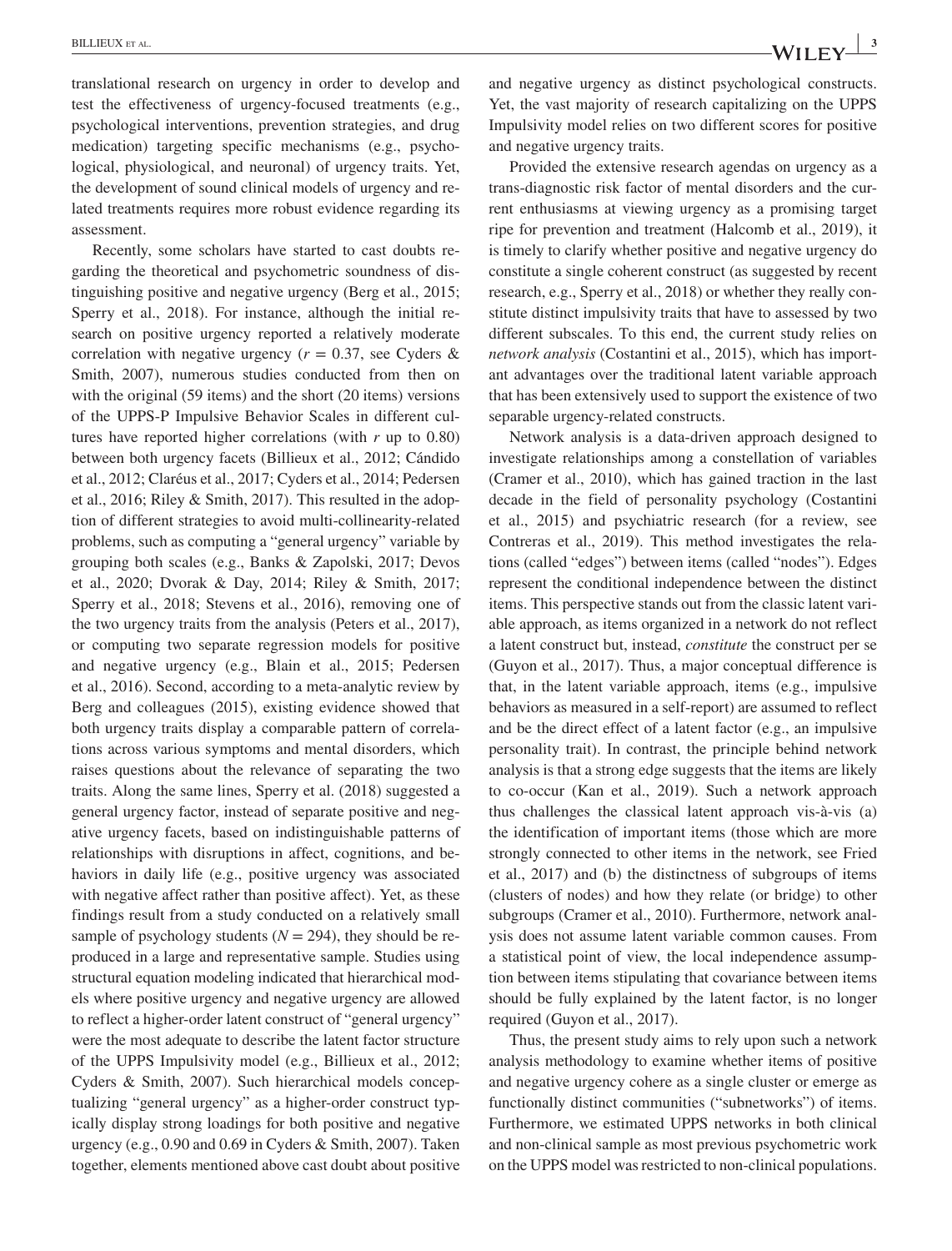# **2** | **METHODS**

# **2.1** | **Participants, procedures, and ethical aspects**

The non-clinical sample included 18,568 participants  $(M<sub>age</sub>)$ : 26.55;  $SD<sub>age</sub>$ : 10.88; 60.9% women). The participants comprised community participants (63.6% of the sample) or university students. Non-clinical participants completed either an online questionnaire or a paper-and-pencil version in groups of approximately 10 to 100 individuals in their university classes. The clinical sample (i.e., individuals undergoing primary mental healthcare treatment, including mood disorders, anxiety disorders, and addictive disorders) included 385 participants  $(M_{\text{acc}})$ : 36.54; SDage: 15.86; 39.7% women). Clinical participants completed either an online questionnaire or a paper-and-pencil version in an individual setting (e.g., at the hospital). Participants (clinical and non-clinical) were all French-speaking individuals from France, Belgium, and Switzerland. They provided informed consent prior to their participation. In total, the study relied on 38 independent databases (29 for the non-clinical sample and 9 for the clinical sample) in which the French Short-UPPS-P Impulsive Behavior Scale (s-UPPS-P, see below) was used. Detailed information regarding each database used (e.g., country of origin, investigator responsible of data collection, and type of participants) is available on the Open Science Framework (OSF) at [https://osf.io/2p6sx/.](https://osf.io/2p6sx/) The two samples described here have been obtained after listwise deletion of missing data for the s-UPPS-P (the initial sample comprises  $N = 18,702$  participants, see OSF files for further details). The study was not pre-registered, but all data, codes, and materials are available from the OSF link provided.

## **2.2** | **Short-UPPS-P impulsive behavior scale**

Impulsivity components of the UPPS-P Impulsivity model were assessed with the French short-UPPS-P Impulsive Behavior Scale (s-UPPS-P) developed by Billieux et al. (2012). This instrument is composed of 20 items that assess the five impulsivity components of the UPPS-P model of impulsivity (4 items per impulsivity component), namely negative urgency (e.g., "When I am upset I often act without thinking"), positive urgency (e.g., "When I am really excited, I tend not to think on the consequences of my actions"), premeditation (e.g., "Before making up my mind, I consider all the advantages and disadvantages"), perseverance (e.g., "I finish what I start"), and sensation seeking (e.g., "I sometimes like doing things that are a bit frightening"). The items were scored using a 4-point Likert scale  $(1 =$  strongly disagree to  $4 =$  strongly agree). The questionnaire includes both direct and reverse-items to improve the reliability of scores. The factorial structure of the s-UPPS-P was established through confirmatory factor analysis, and the various subscales possess high internal consistency and test– retest stability (Billieux et al., 2012). Descriptive statistics for each item, along with the full scale and coding system (in French and English) can be obtained via the Open Science Framework using the following link: <https://osf.io/2p6sx/>.

## **2.3** | **Data analytic strategy**

#### 2.3.1 | Removing redundant items

Because the s-UPPS-P was not designed for network analyses and there are items with apparent conceptual overlap, we used a data-driven method to identify potentially redundant nodes. First, we confirmed in the entire sample (clinical and non-clinical) that our correlation matrix was positive definite (reflecting that nodes are not linear combinations of other nodes). Second, we searched for pairs of items that were highly inter-correlated. To do so, we implemented the Hittner method for comparing dependent correlations (Hittner et al., 2003) via the goldbricker function of the R package network tools (Jones, 2018). This approach did not identify any potentially redundant nodes in our entire sample.

## 2.3.2 | Networks estimation and visualization

The two networks computed are composed of nodes (each item) and edges (regularized partial correlations between pairs of nodes controlling for all other nodes in the network). We estimated the networks with the Gaussian graphical model (i.e., a pairwise Markov Random Field model; Epskamp et al., 2018) with a nonparanormal transformation, as some items were not normally distributed (Liu et al., 2012). The model applies a penalty parameter to shrink small coefficients to zero, using the graphical LASSO algorithm, based on the extended Bayesian Information Criterion (Friedman et al., 2008).

## 2.3.3 | Community detection analysis

We tested whether s-UPPS-P items cluster into one or multiple subnetworks ("communities") in both the non-clinical and the clinical samples. To do so, we implemented the Walktrap community detection algorithm—identifying densely connected subgraphs using short random walks (Yang et al., 2016).

# 2.3.4 | Bridge centrality

Following previous studies (e.g., Everaert & Joormann, 2019; Heeren et al., 2018), we identified important nodes that serve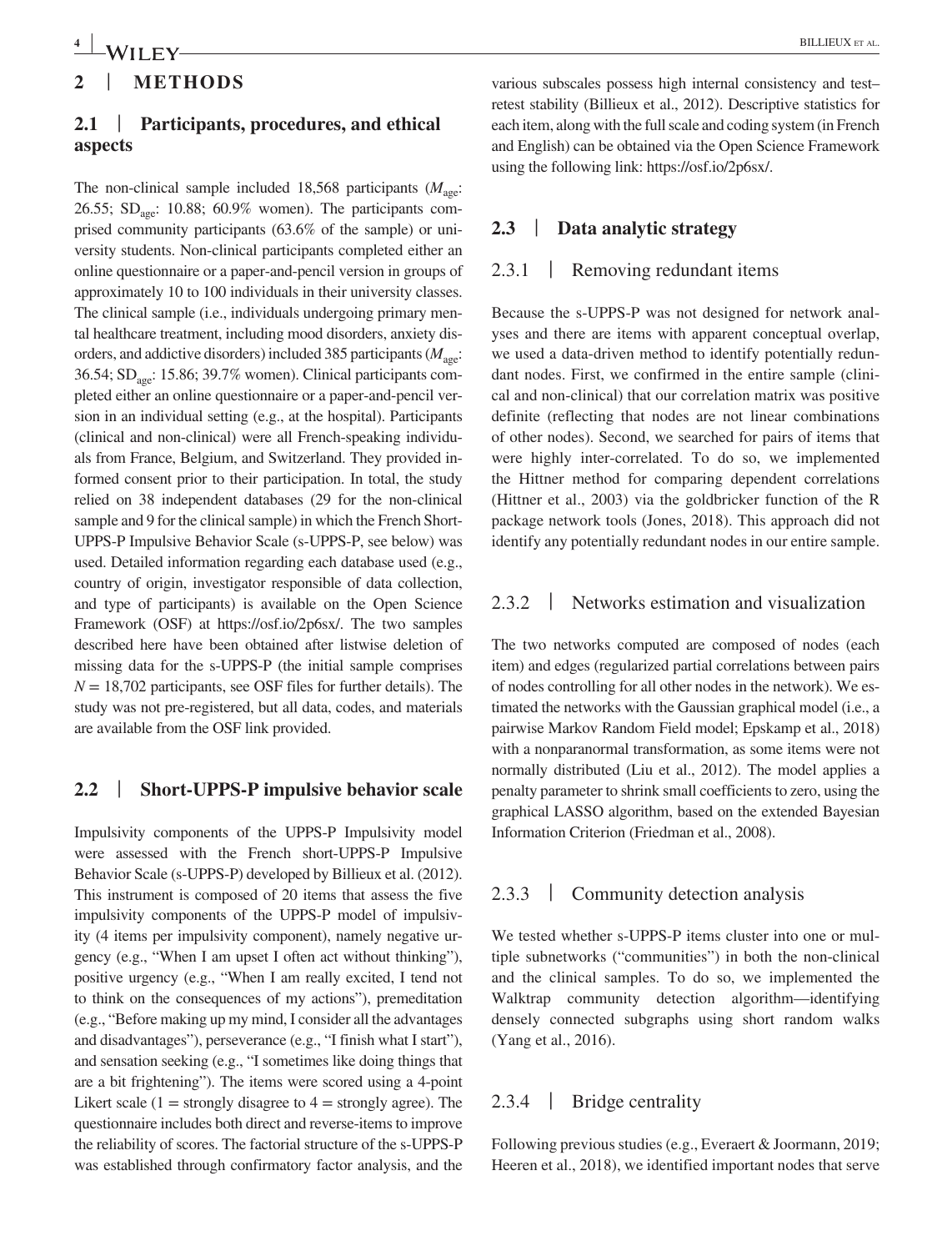as bridges between the clusters of items identified by the community detection by computing "bridge strength" values. This latter is defined as the sum of the absolute weights of a focal item with all items that are not in the same cluster (Jones et al., 2021). Higher values indicate greater cross-associations with items belonging to other clusters. Significant differences between nodes' bridge strength were investigated using bootstrapped difference tests ([https://cran.r-project.org/web/](https://cran.r-project.org/web/packages/bootnet/bootnet.pdf) [packages/bootnet/bootnet.pdf\)](https://cran.r-project.org/web/packages/bootnet/bootnet.pdf).

## 2.3.5 | Model accuracy

We also checked our model's accuracy, as previously recommended (Epskamp et al., 2018). All results are interpreted according to the findings of the model's accuracy check (supplementary analyses available on the OSF at [https://osf.](https://osf.io/2p6sx/) [io/2p6sx/](https://osf.io/2p6sx/)).

We used R 3.5.1 for all analyses, with the package bootnet 1.2.4 (Epskamp et al., 2018) to estimate and visualize the network (default = "huge"), to compute centrality indices, and for bootstrap estimations; the algorithm "walktrap.community" from the igraph 1.2.4.1 package (Csardi & Nepusz, 2006) to detect communities; and the package networktools 1.2.1 to compute bridge centrality indices (Jones, 2018). All data and codes are available on the OSF at <https://osf.io/2p6sx/>. The results obtained via traditional latent variables analyses (i.e., confirmatory factor analyses of four-factor and fivefactor models of the UPPS-P scale, separately for the clinical and non-clinical samples) were also examined and have been made available at [https://osf.io/2p6sx/.](https://osf.io/2p6sx/) Note that these confirmatory factor analyses indicated comparable model fit indices for the four- and five-factor models, thus reinforcing

the added value of examining the data through the lens of network analysis.

# **3** | **RESULTS**

# **3.1** | **Whole network for non-clinical participants**

Figure 1 depicts the resulting network. The community detection analysis identified four clusters of items, dovetailing with the previous literature (i.e., general urgency, lack of perseverance, lack of premeditation, and sensation seeking). Moreover, it fully aligns with our hypothesis that all the items denoting urgency would cluster in a single coherent community of nodes, regardless of their belonging to positive or negative urgency. There were no network differences between gender (for details, see the supplementary analyses at <https://osf.io/2p6sx/>). The strongest edges correspond to within-cluster edges, as shown in Figure 2. Indeed, the confidence intervals of within-cluster edges (in red) did not overlap with the confidence intervals of between-cluster edges (in black), showing that the firsts were significantly stronger than the seconds. For example, the strongest edge in the network was a within-cluster edge, between items 7 and 17 (general urgency) (estimate  $= 0.38, 95\%$  confidence interval: 0.36–0.39). The strongest between-cluster edge was between items 5 (lack of perseverance) and 6 (lack of premeditation) (estimate  $= 0.13$ , 95% confidence interval: 0.12–0.15). Different clusters were also related by non-null edges. Urgency was related to lack of premeditation (17 positive edges), lack of perseverance (15 positive edges), and sensation seeking (12 positive

**FIGURE 1** Network of impulsivity items in non-clinical participants  $(N = 18,568)$ . NU, negative urgency; PE, lack of perseverance; PU, positive urgency; PR, lack of premeditation; SS, sensation seeking. Blue edges indicate positive regularized associations between nodes; red edges indicate negative regularized associations between nodes. Thicker edges denote stronger relationships between nodes. Node colors are defined according to the community detection analysis [Correction added on 23 August 2021, after first online publication: Figure 1 has updated with high resolution]

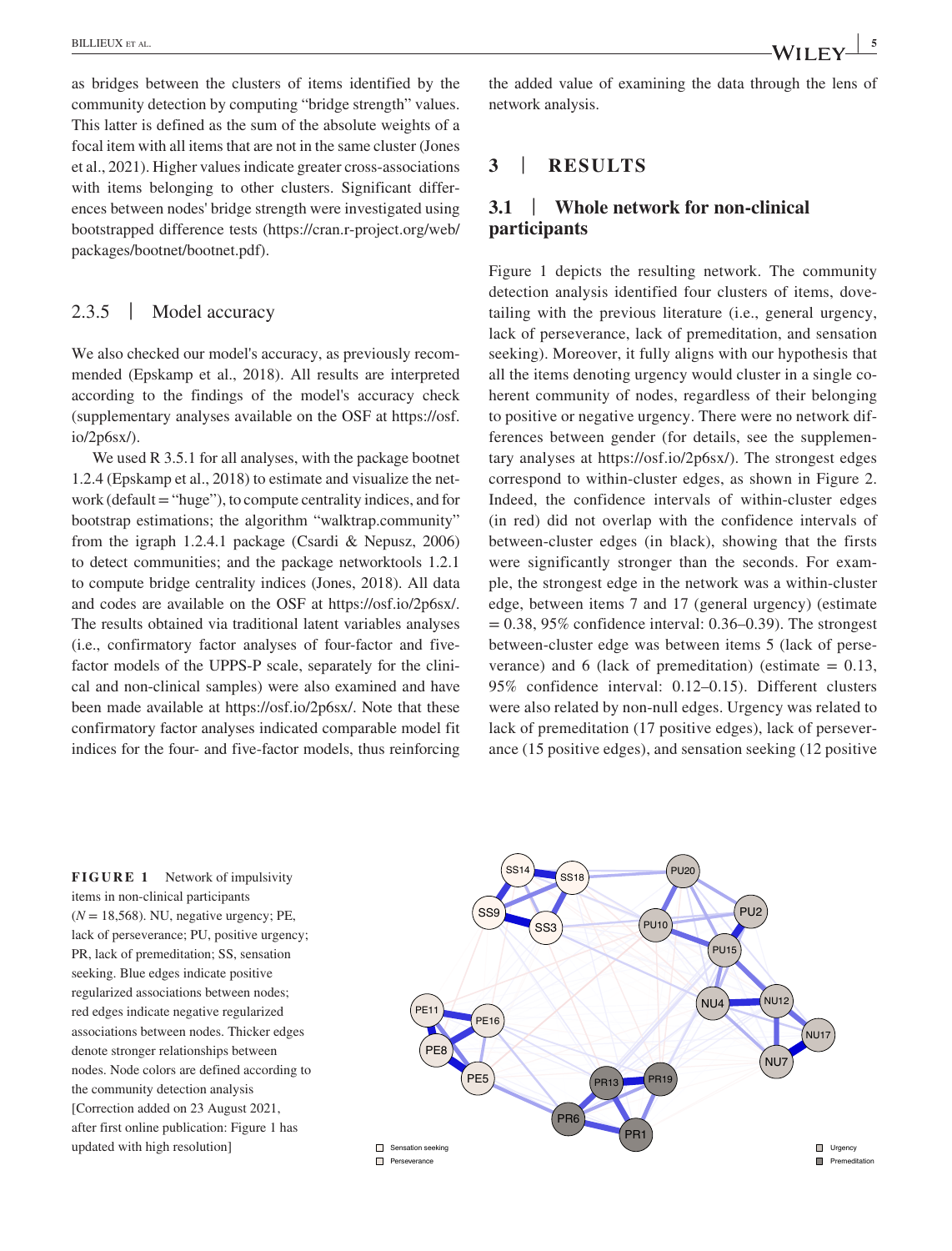

**FIGURE 2** Bootstrapped confidence intervals of estimated edge-weights of the symptom network. The line indicates the edge weights estimated in the sample, with each line corresponding to an edge (red: within-cluster edges, black: betweencluster edges). Edges are ordered from the lowest to the highest. The area indicates the range from the 2.5th to the 97.5th quantiles (bootstrapped 95% confidence interval using 1000 estimations)

[Correction added on 23 August 2021, after first online publication: Figure 2 has updated with high resolution]

**FIGURE 3** Network of impulsivity items in clinical participants (*n* = 385). NU, negative urgency; PE, lack of perseverance; PR, lack of premeditation; PU, positive urgency; SS, sensation seeking. Blue edges indicate positive regularized associations between nodes; red edges indicate negative regularized associations between nodes. Thicker edges denote stronger relationships between nodes. Node colors are defined according to the community detection analysis

[Correction added on 23 August 2021, after first online publication: Figure 3 has updated with high resolution]

edges). Lack of premeditation was also related to lack of perseverance (13 positive edges).

## **3.2** | **Whole network for clinical participants**

Figure 3 shows the network for clinical participants. Again, the community detection analysis identified four clusters of items with a single cluster of general urgency. As depicted in Figure 4, the strongest edges were also within-cluster edges, but different clusters were also related by non-null edges. Urgency was related to lack of premeditation (12 positive edges), sensation seeking (9 positive edges), and lack of perseverance (6 positive edges). Lack of premeditation also had several relationships with lack of perseverance (9 positive edges).

## **4** | **DISCUSSION**

The current study aimed to elucidate whether positive and negative urgency constituted separable constructs, as suggested in past research (Cyders & Smith, 2007; Cyders &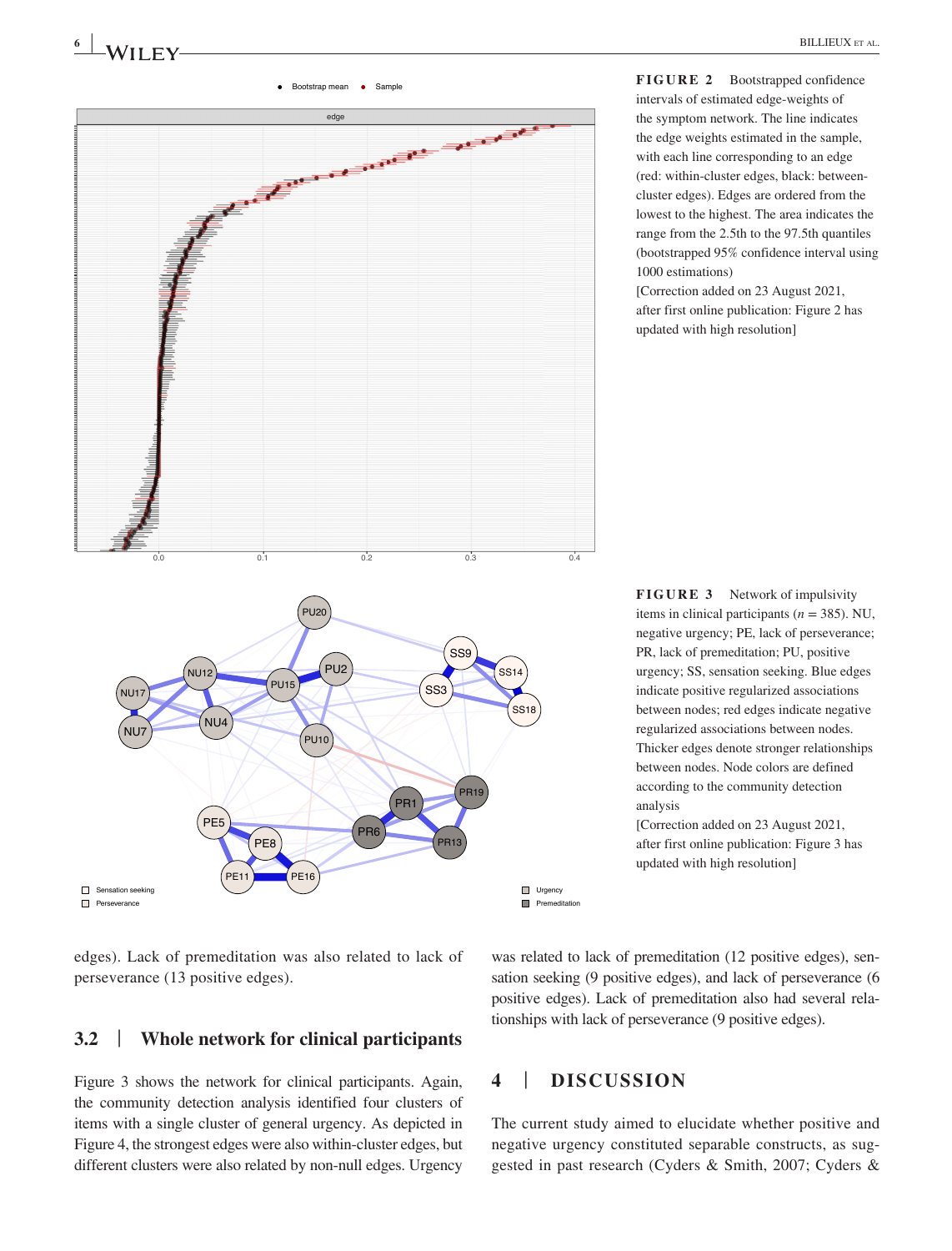**FIGURE 4** Bootstrapped confidence intervals of estimated edge-weights of the symptom network in clinical participants. The line indicates the edge weights estimated in the sample, with each line corresponding to an edge (red: withincluster edges, black: between-cluster edges). Edges are ordered from the lowest to the highest. The area indicates the range from the 2.5th to the 97.5th quantiles (bootstrapped 95% confidence interval using 1000 estimations)

[Correction added on 23 August 2021, after first online publication: Figure 4 has updated with high resolution]



Smith, 2007, 2008; Smith et al., 2007). In contrast to previous studies that have relied on latent variable approaches, the present study is the first item-based network approach that combined analyses on a large non-clinical sample  $(N = 18,568)$  and a clinical sample (composed of individuals with various types of mental conditions). Indeed, the only published study that has explored the UPPS impulsivity model with network analysis (Goh et al., 2020) relied upon aggregated scores (instead of an item-based approach, as in this study). Moreover, this previous study was conducted among college students, thus hindering the generalizability of the findings. In contrast, ours was conducted in extremely large and well representative samples of clinical and non-clinical community samples. Our study indicated that items of positive and negative urgency emerge as one single coherent cluster both in clinical and non-clinical populations, thereby questioning the dissociation between positive and negative urgency. This finding is of major importance, given the established pivotal role of urgency in reckless behaviors (e.g., Dir & Cyders, 2015; Mostyn Sullivan et al., 2021), and as a transdiagnostic risk factor for mental disorders (e.g., Billieux, 2017; Halcomb et al., 2019; Smith et al., 2013; Zorrilla & Koob, 2019). It is also noteworthy that the network analysis we endorsed allowed for what the traditional latent variables approach was not capable of, that is, settle for a four-factor model (combining both urgency facets together) versus a five-factor model (dissociating the positive and negative urgency facets). $<sup>1</sup>$ </sup>

Our findings yield several conceptual and assessmentrelated implications. At the conceptual level, our observation that positive and negative urgency constructs emerge as one single coherent cluster dovetails with the view that common psychological (cognitive, emotional, motivational) and biological (brain, genetic) processes involved in emotionrelated impulsive behaviors shape the urgency trait, irrespective of its positive or negative nature (Billieux, 2017; Borges et al., 2017; Cyders & Smith, 2008; Rochat et al., 2018). For example, multiple studies linked heightened urgency (positive and/or negative) with compromised inhibitory control as assessed by neuropsychological tasks (Gay et al., 2008; Johnson et al., 2016; Wilbertz et al., 2014). Similarly, Lannoy et al. (2014) showed that urgency, as one whole construct, relates to individual differences in emotion reactivity—that is, the extent to which one experiences emotions intensely, in response to a large array of stimuli, and in a prolonged period of time (e.g., Nock et al., 2008). Along the same lines, recent research suggests that individual differences in emotion reactivity and arousal play a pivotal role in the expression of both positive and negative urgency (Borges et al., 2017; Pearlstein et al., 2019; Sharpe et al.,In press). It is thus probable that common cognitive and affective pathways are involved in urgency-related behaviors, which further supports their grouping in a single and coherent construct. Although past research showed that urgency traits are associated with psychopathological symptoms independently of shared covariation in emotional experiences (Cyders & Coskunpinar, 2010;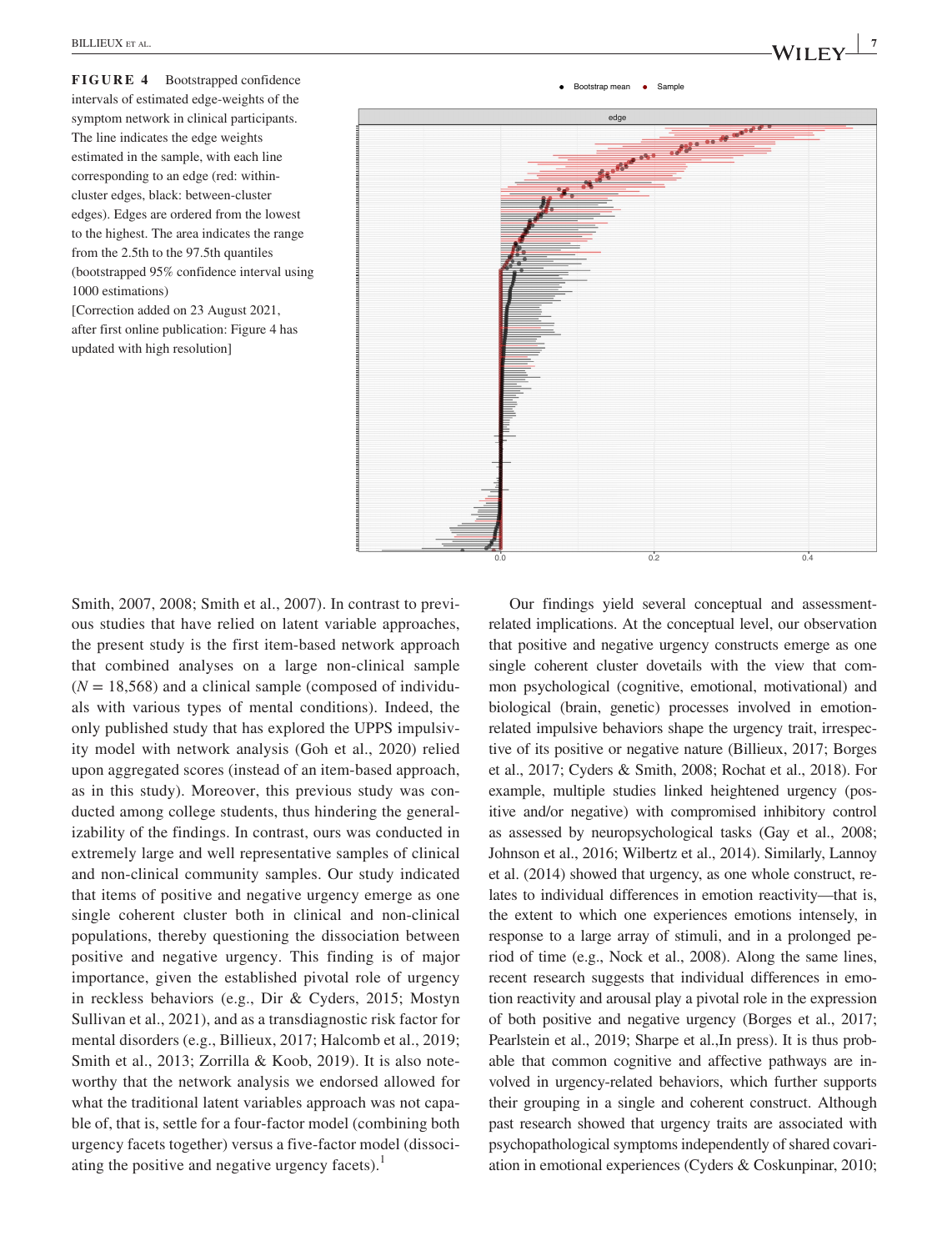Smith et al., 2013), one may also wonder whether differences in positive and negative urgency might be at least partly influenced by levels of positive or negative affectivity (such as measured by the Positive and Negative Affect Schedule; Gaudreau et al., 2006). However, further studies that include a measure of negative and positive affectivity are necessary to examine this possibility. Conceptually, reconsidering the distinction between positive and negative urgency will allow for elucidating its core psychological and biological underpinnings and may ultimately contribute to the development of sound transdiagnostic and process-based treatments targeting urgency-related problematic behaviors and psychopathological symptoms.

Our findings also yield implications regarding the assessment of the construct of urgency. In studies where both positive and negative urgency traits are conjointly measured, researchers should be aware that merging both scales is conceptually tenable, which is of major importance given the frequent statistical problems (e.g., multi-collinearity) encountered when using both scales separately. Our findings also call for the development and psychometric analysis of "general urgency items" (example of s-UPPS-P item 4: "When I am experiencing intense emotions, I often act without thinking" instead of "When I am upset, I often act without thinking").

Our study has several limitations. First, we conceptualized urgency traits as dispositional factors measured through retrospective assessment, known to poorly capture fluctuations in behaviors (Shiffman et al., 2008). Consequently, our study was not in a position to determine whether or not different pathways to impulsive behaviors related to positive and negative urgency exist within the individual. Accordingly, a finegrained assessment of urgency would require techniques, such as ambulatory assessment, to examine whether positive and negative urgency exhibit differential within-person variability (Sharpe et al., In press). For example, recent research capitalizing on momentary assessment showed that self-reported dispositional negative urgency did not moderate the relation between emotional states and impulsive behaviors (Feil et al., 2020). That being said, most assessment situations capitalize on dispositional measures for feasibility reasons (e.g., time allocated to the patient's assessment in a clinical setting), and our findings demonstrate that, at the dispositional level, positive and negative urgency form a single and coherent construct in both clinical and non-clinical samples. Second, the psychiatric diagnoses endorsed by participants from the clinical group ( $N = 385$ ) were not considered in the analyses. Information about endorsed psychiatric diagnoses was not coded in our aggregated database for the following reasons: (a) the diagnoses were highly heterogeneous among clinical participants and a substantial proportion of them presented with several comorbid psychiatric disorders; (b) the diagnostic instruments used and coding systems (e.g., ICD and DSM) were not identical among the various treatment centers

included in the aggregated database; and (c) some centers whose patients are included in the aggregated database did not use formal psychiatric diagnoses in their clinical practice. Yet, we do not view this as a fatal limitation provided the current conceptualization of urgency as a transdiagnostic factor and not as a feature confined to a specific nosographic entity. Moreover, including a clinical sample is a strength of the present study given the vast majority of previous psychometric work conducted on the UPPS-P impulsivity model relies on non-clinical participants (most of the time university students). Finally, we relied on the short-version of the UPPS-P. Because short-versions might have lower content validity (i.e., they often constitute more "narrow" constructs than those assessed by original scales, see Smith et al., 2000), a critical step would be to replicate the study using the original long version of the UPPS-P Impulsive Behavior Scale. However, previous research showed that the short UPPS-P has an identical factorial structure to that of the original scale, and that its internal reliability coefficients are near to those obtained with the original scale, thus supporting its use in the present study.

To conclude, our results suggest further refinement of the UPPS Impulsivity model, by reconsidering the classical distinction between positive and negative urgency traits in favor of a general urgency trait defined as the "tendency to act rashly in intense emotional contexts." This reconceptualization of urgency could be a critical step toward the development of sound clinical models of urgency. This may contribute to a better assessment of trait impulsive behaviors and, accordingly, could be critical for evaluating the effectiveness of prevention and treatment interventions targeting this impulsivity trait.

#### **ACKNOWLEDGEMENTS**

Our thoughts go to the family and friends of our co-author Martial Van der Linden, who passed away in October 2019 after a long and courageous fight against illness. We mourn a great man and a great psychologist. We would like to thank Martial for his humanity and his mentoring of several of the current paper's authors. We would like to thank Christina Burkhard, Stéphanie Caillies, Alessandra Dosch, Jory Deleuze, Fanny Kreusch, David Magalon, Catherine Potard, and Nicolas Simon for their precious help with regard to data collection. George A. Michael and Romain Bet were supported by the University of Lyon 2 and the CH Le Vinatier/Lyon 2 (CSLV17) convention. The authors are also thankful to Marie Annelise Blanchard for her helpful comments on an earlier draft of this paper. Alexandre Heeren and Pierre Maurage (Research Associates) are supported by the FRS-FNRS Belgian Science Foundation (F.S.R.-FNRS). At the time of the study, Séverine Lannoy was funded by the Belgian Fund for Scientific Research (FRS-FNRS). Séverine Lannoy received salary support from the Belgian American Educational Foundation (BAEF).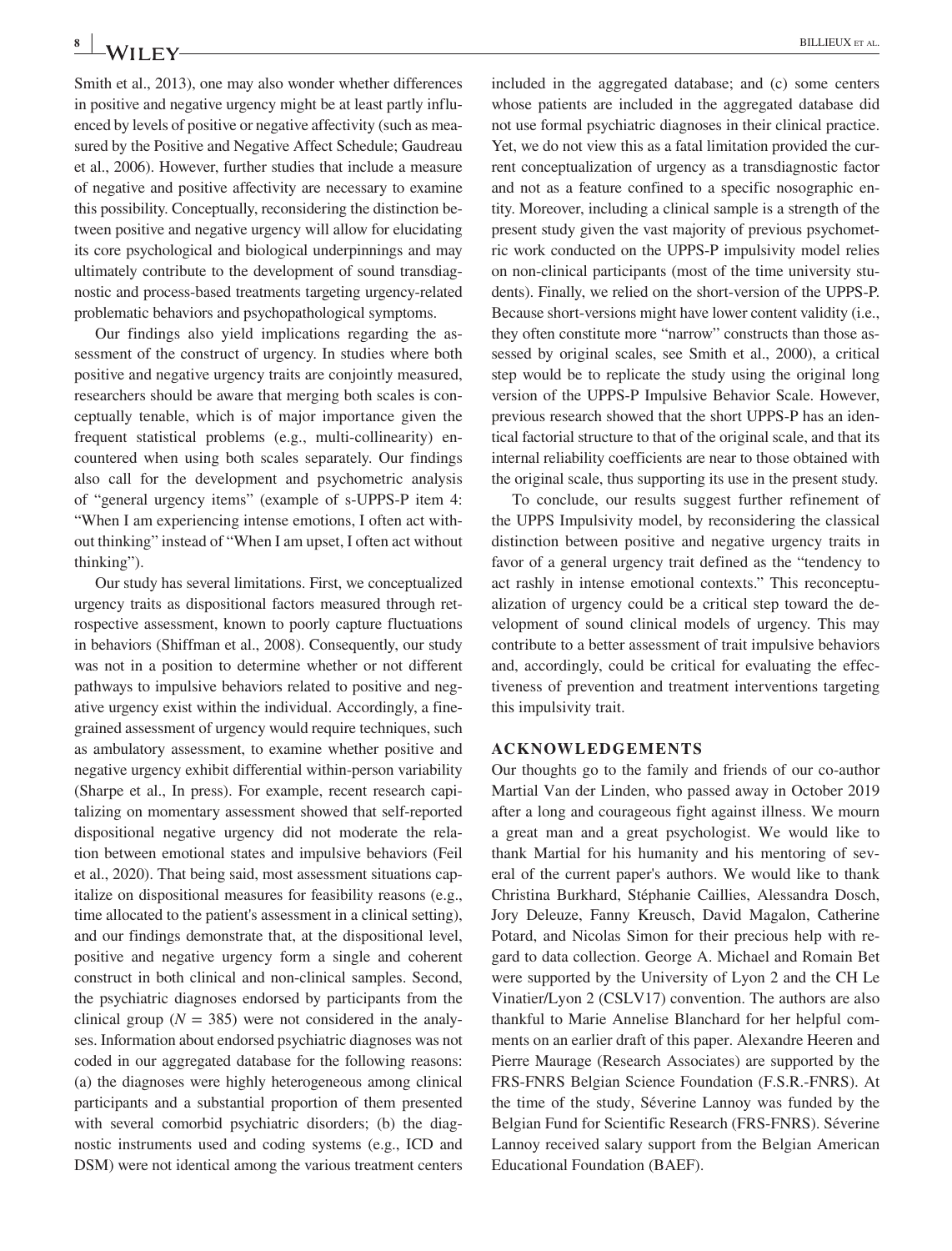## **CONFLICT OF INTEREST**

The authors declare no conflict of interest.

#### **ETHICS STATEMENT**

Each of the independent databases included in the current study comes from projects with ethical clearance (for research aims unrelated to the current study, as here we have conducted secondary data analysis to test a new research hypothesis).

#### **AUTHOR CONTRIBUTIONS**

Joël Billieux operationalized the study hypothesis, organized the collection of the aggregated database, and wrote the first draft of the manuscript in collaboration with Stéphanie Baggio and Alexandre Heeren. Joël Billieux, Aline Wéry, Gaëtan Devos, Séverine Lannoy, and Maèva Flayelle conducted a literature search to identify representative papers dealing with positive and negative urgency multi-collinearity-related problems. Stéphanie Baggio computed the network analysis and the Structural Equation Modeling analyses reported in the Open Science Framework (OSF). Alexandre Heeren, Joël Billieux, and Adriano Schimmenti contributed to the dataanalytic strategy. Joël Billieux, Stéphanie Baggio, Adriano Schimmenti, Lucien Rochat, and Alexandre Heeren interpreted the results. Joël Billieux was responsible for uploading the data and protocol in the Open Science Framework (OSF). Adriano Schimmenti, Daniel King, and Natale Canale revised the initial draft and participated in the writing of the final draft. All other authors were involved in the supervision of data collection. All authors approved the final version of the manuscript.

#### **ORCID**

*Joël Billieux* <https://orcid.org/0000-0002-7388-6194> *Alexandre Heeren* [https://orcid.](https://orcid.org/0000-0003-0553-6149) [org/0000-0003-0553-6149](https://orcid.org/0000-0003-0553-6149)

## **ENDNOTE**

<sup>1</sup> See additional analyses available on the OSF at<https://osf.io/2p6sx/>.

#### **REFERENCES**

- Banks, D. E., & Zapolski, T. C. B. (2017). Impulsivity and problem drinking in college: Examining the mediating role of sex-related alcohol expectancies and alcohol use at sex. *Substance Use & Misuse*, *52*, 992–1002. <https://doi.org/10.1080/10826084.2016.1268629>
- Berg, J. M., Latzman, R. D., Bliwise, N. G., & Lilienfeld, S. O. (2015). Parsing the heterogeneity of impulsivity: A meta-analytic review of the behavioral implications of the UPPS for psychopathology. *Psychological Assessment*, *27*, 1129–1146. [https://doi.org/10.1037/](https://doi.org/10.1037/pas0000111) [pas0000111](https://doi.org/10.1037/pas0000111)
- Billieux, J. (2017). Urgency. In V. Zeigler-Hill & T. K. Shackelford (Eds.), *Encyclopedia of personality and individual differences* (pp. 1–3). Springer. [https://doi.org/10.1007/978-3-319-28099-8\\_2132-1](https://doi.org/10.1007/978-3-319-28099-8_2132-1)
- Billieux, J., Gay, P., Rochat, L., & Van der Linden, M. (2010). The role of urgency and its underlying psychological mechanisms in problematic behaviours. *Behaviour Research and Therapy*, *48*, 1085– 1096.<https://doi.org/10.1016/j.brat.2010.07.008>
- Billieux, J., Rochat, L., Ceschi, G., Carré, A., Offerlin-Meyer, I., Defeldre, A.-C., Khazaal, Y., Besche-Richard, C., & Van der Linden, M. (2012). Validation of a short French version of the UPPS-P impulsive behavior scale. *Comprehensive Psychiatry*, *53*, 609–615. <https://doi.org/10.1016/j.comppsych.2011.09.001>
- Blain, B., Richard Gill, P., & Teese, R. (2015). Predicting problem gambling in Australian adults using a multifaceted model of impulsivity. *International Gambling Studies*, *15*, 239–255. [https://doi.](https://doi.org/10.1080/14459795.2015.1029960) [org/10.1080/14459795.2015.1029960](https://doi.org/10.1080/14459795.2015.1029960)
- Borges, A. M., Dahne, J., Lim, A. C., & MacPherson, L. (2017). Negative affect mediates the relation between trait urgency and behavioral distress tolerance. *Emotion*, *17*, 707–716. [https://doi.](https://doi.org/10.1037/emo0000267) [org/10.1037/emo0000267](https://doi.org/10.1037/emo0000267)
- Cándido, A., Orduña, E., Perales, J. C., Verdejo-García, A., & Billieux, J. (2012). Validation of a short Spanish version of the UPPS-P impulsive behaviour scale. *Trastornos Adictivos*, *14*, 73–78. [https://doi.](https://doi.org/10.1016/S1575-0973(12)70048-X) [org/10.1016/S1575-0973\(12\)70048-X](https://doi.org/10.1016/S1575-0973(12)70048-X)
- Carver, C. S., & Johnson, S. L. (2018). Impulsive reactivity to emotion and vulnerability to psychopathology. *American Psychologist*, *73*, 1067–1078.<https://doi.org/10.1037/amp0000387>
- Claréus, B., Daukantaitė, D., Wångby-Lundh, M., & Lundh, L.-G. (2017). Validation of a Swedish version of the short UPPS-P impulsive behavior scale among young adults. *Addictive Behaviors Reports*, *6*, 118–122.<https://doi.org/10.1016/j.abrep.2017.10.001>
- Contreras, A., Nieto, I., Valiente, C., Espinosa, R., & Vazquez, C. (2019). The study of psychopathology from the network analysis perspective: A systematic review. *Psychotherapy and Psychosomatics*, *88*, 71–83.<https://doi.org/10.1159/000497425>
- Costantini, G., Epskamp, S., Borsboom, D., Perugini, M., Mõttus, R., Waldorp, L. J., & Cramer, A. O. J. (2015). State of the aRt personality research: A tutorial on network analysis of personality data in R. *Journal of Research in Personality*, *54*, 13–29. [https://doi.](https://doi.org/10.1016/j.jrp.2014.07.003) [org/10.1016/j.jrp.2014.07.003](https://doi.org/10.1016/j.jrp.2014.07.003)
- Cramer, A. O. J., Waldorp, L. J., van der Maas, H. L. J., & Borsboom, D. (2010). Comorbidity: A network perspective. *Behavioral and Brain Sciences*, *33*, 137–150. [https://doi.org/10.1017/S0140525X0](https://doi.org/10.1017/S0140525X09991567) [9991567](https://doi.org/10.1017/S0140525X09991567)
- Csardi, G., & Nepusz, T. (2006). The igraph software package for complex network research. *InterJournal Complex Systems*, *1695*, 1–9. <http://igraph.sf.net/>
- Cyders, M. A., & Coskunpinar, A. (2010). Is urgency emotionality? Separating urgent behaviors from effects of emotional experiences. *Personality and Individual Differences*, *48*, 839–844. [https://doi.](https://doi.org/10.1016/j.paid.2010.02.009) [org/10.1016/j.paid.2010.02.009](https://doi.org/10.1016/j.paid.2010.02.009)
- Cyders, M. A., Coskunpinar, A., & VanderVeen, J. D. (2016). Urgency: A common transdiagnostic endophenotype for maladaptive risk taking. In V. Zeigler-Hill & D. K. Marcus (Eds.), *The dark side of personality: Science and practice in social, personality, and clinical psychology* (pp. 157–188). American Psychological Association. <https://doi.org/10.1037/14854-009>
- Cyders, M. A., Littlefield, A. K., Coffey, S., & Karyadi, K. A. (2014). Examination of a short English version of the UPPS-P Impulsive Behavior Scale. *Addictive Behaviors*, *39*, 1372–1376. [https://doi.](https://doi.org/10.1016/j.addbeh.2014.02.013) [org/10.1016/j.addbeh.2014.02.013](https://doi.org/10.1016/j.addbeh.2014.02.013)
- Cyders, M. A., & Smith, G. T. (2007). Mood-based rash action and its components: Positive and negative urgency. *Personality and*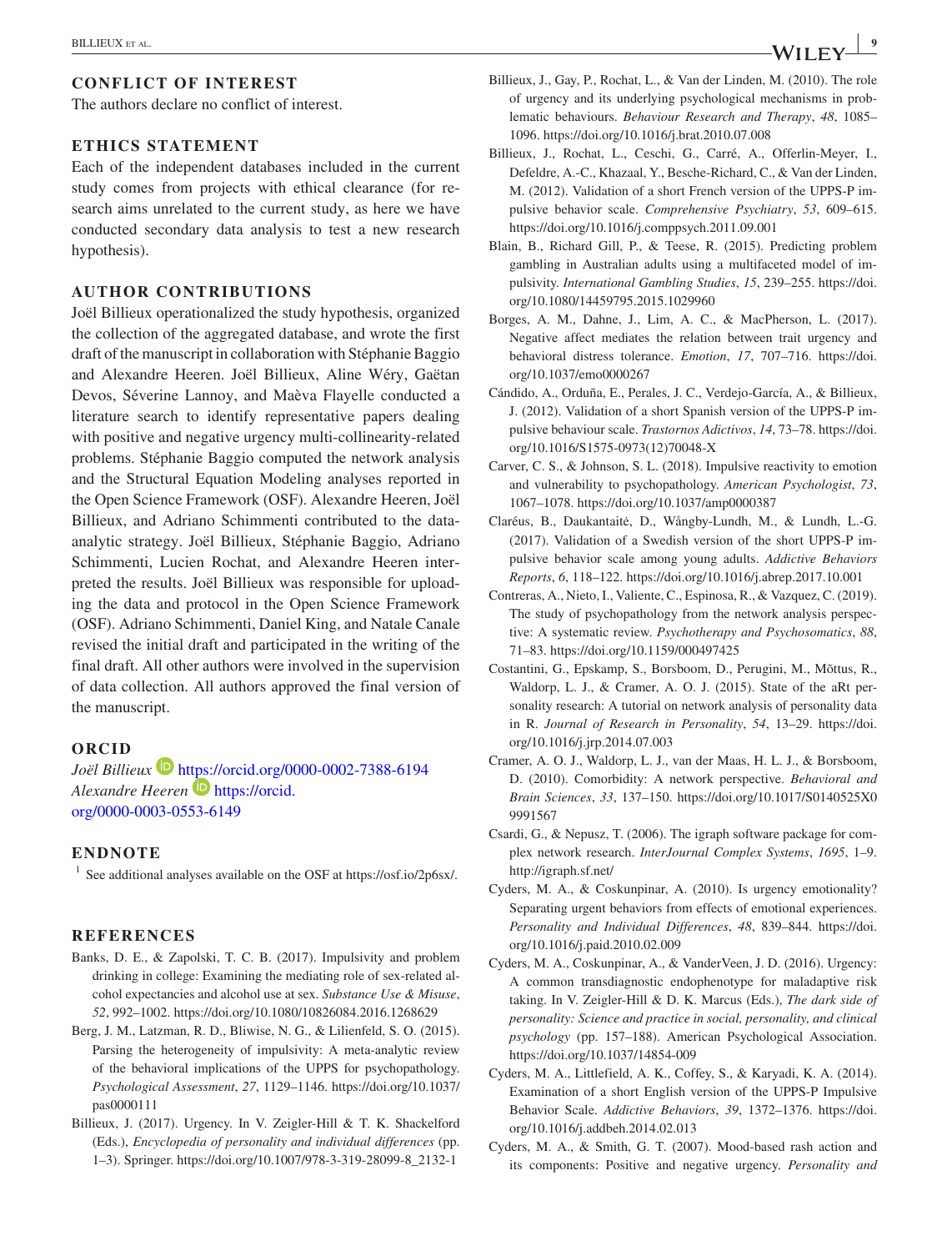# **<sup>10</sup> <sup>|</sup>** BILLIEUX et al.

*Individual Differences*, *43*, 839–850. [https://doi.org/10.1016/j.](https://doi.org/10.1016/j.paid.2007.02.008) [paid.2007.02.008](https://doi.org/10.1016/j.paid.2007.02.008)

- Cyders, M. A., & Smith, G. T. (2008). Emotion-based dispositions to rash action: Positive and negative urgency. *Psychological Bulletin*, *134*, 807–828.<https://doi.org/10.1037/a0013341>
- Cyders, M. A., Smith, G. T., Spillane, N. S., Fischer, S., Annus, A. M., & Peterson, C. (2007). Integration of impulsivity and positive mood to predict risky behavior: Development and validation of a measure of positive urgency. *Psychological Assessment*, *19*, 107–118. [https://](https://doi.org/10.1037/1040-3590.19.1.107) [doi.org/10.1037/1040-3590.19.1.107](https://doi.org/10.1037/1040-3590.19.1.107)
- Devos, M. G., Clark, L., Bowden-Jones, H., Grall-Bronnec, M., Challet-Bouju, G., Khazaal, Y., Maurage, P., & Billieux, J. (2020). The joint role of impulsivity and distorted cognitions in recreational and problem gambling: A cluster analytic approach. *Journal of Affective Disorders*, *260*, 473–482.<https://doi.org/10.1016/j.jad.2019.08.096>
- Dir, A. L., & Cyders, M. A. (2015). Risks, risk factors, and outcomes associated with phone and Internet sexting among university students in the United States. *Archives of Sexual Behavior*, *44*, 1675–1684. <https://doi.org/10.1007/s10508-014-0370-7>
- Dvorak, R. D., & Day, A. M. (2014). Marijuana and self-regulation: Examining likelihood and intensity of use and problems. *Addictive Behaviors*, *39*, 709–712.<https://doi.org/10.1016/j.addbeh.2013.11.001>
- Epskamp, S., Borsboom, D., & Fried, E. I. (2018). Estimating psychological networks and their accuracy: A tutorial paper. *Behavior Research Methods*, *50*, 195–212. [https://doi.org/10.3758/s1342](https://doi.org/10.3758/s13428-017-0862-1) [8-017-0862-1](https://doi.org/10.3758/s13428-017-0862-1)
- Everaert, J., & Joormann, J. (2019). Emotion regulation difficulties related to depression and anxiety: A network approach to model relations among symptoms, positive reappraisal, and repetitive negative thinking. *Clinical Psychological Science*, *7*, 1304–1318. [https://doi.](https://doi.org/10.1177/2167702619859342) [org/10.1177/2167702619859342](https://doi.org/10.1177/2167702619859342)
- Feil, M., Halvorson, M., Lengua, L., & King, K. M. (2020). A state model of negative urgency: Do momentary reports of emotional impulsivity reflect global self-report? *Journal of Research in Personality*, *86*, 103942. <https://doi.org/10.1016/j.jrp.2020.103942>
- Fried, E. I., van Borkulo, C. D., Cramer, A. O. J., Boschloo, L., Schoevers, R. A., & Borsboom, D. (2017). Mental disorders as networks of problems: A review of recent insights. *Social Psychiatry and Psychiatric Epidemiology*, *52*, 1–10. <https://doi.org/10.1007/s00127-016-1319-z>
- Friedman, J., Hastie, T., & Tibshirani, R. (2008). Sparse inverse covariance estimation with the graphical lasso. *Biostatistics*, *9*, 432–441. <https://doi.org/10.1093/biostatistics/kxm045>
- Gaudreau, P., Sanchez, X., & Blondin, J. P. (2006). Positive and negative affective states in a performance-related setting: Testing the factorial structure of the PANAS across two samples of French-Canadian participants. *European Journal of Psychological Assessment*, *22*, 240–249.<https://doi.org/10.1027/1015-5759.22.4.240>
- Gay, P., Rochat, L., Billieux, J., d'Acremont, M., & Van der Linden, M. (2008). Heterogeneous inhibition processes involved in different facets of self-reported impulsivity: Evidence from a community sample. *Acta Psychologica*, *129*, 332–339. [https://doi.org/10.1016/j.](https://doi.org/10.1016/j.actpsy.2008.08.010) [actpsy.2008.08.010](https://doi.org/10.1016/j.actpsy.2008.08.010)
- Geurten, M., Catale, C., Gay, P., Deplus, S., & Billieux, J. (2021). Measuring impulsivity in children: Adaptation and validation of a short version of the UPPS-P impulsive behaviors scale in children and investigation of its links with ADHD. *Journal of Attention Disorders*, *25*, 105–114.<https://doi.org/10.1177/1087054718775831>
- Goh, P. K., Lee, C. A., Martel, M. M., Fillmore, M. T., Derefinko, K. J., & Lynam, D. R. (2020). Conceptualizing the UPPS-P model of impulsive personality through network analysis: Key dimensions and

general robustness across young adulthood. *Journal of Personality*, *88*, 1302–1314. <https://doi.org/10.1111/jopy.12572>

- Guyon, H., Falissard, B., & Kop, J.-L. (2017). Modeling psychological attributes in psychology – An epistemological discussion: Network analysis vs. latent variables. *Frontiers in Psychology*, *8*, 798. [https://](https://doi.org/10.3389/fpsyg.2017.00798) [doi.org/10.3389/fpsyg.2017.00798](https://doi.org/10.3389/fpsyg.2017.00798)
- Halcomb, M., Argyriou, E., & Cyders, M. A. (2019). Integrating preclinical and clinical models of negative urgency. *Frontiers in Psychiatry*, *10*, 324. <https://doi.org/10.3389/fpsyt.2019.00324>
- Heeren, A., Jones, P. J., & McNally, R. J. (2018). Mapping network connectivity among symptoms of social anxiety and comorbid depression in people with social anxiety disorder. *Journal of Affective Disorders*, *228*, 75–82. <https://doi.org/10.1016/j.jad.2017.12.003>
- Hittner, J. B., May, K., & Silver, N. C. (2003). A Monte Carlo evaluation of tests for comparing dependent correlations. *The Journal of General Psychology*, *130*, 149–168. [https://doi.org/10.1080/00221](https://doi.org/10.1080/00221300309601282) [300309601282](https://doi.org/10.1080/00221300309601282)
- Johnson, S. L., Tharp, J. A., Peckham, A. D., Sanchez, A. H., & Carver, C. S. (2016). Positive urgency is related to difficulty inhibiting prepotent responses. *Emotion*, *16*, 750–759. [https://doi.org/10.1037/](https://doi.org/10.1037/emo0000182) [emo0000182](https://doi.org/10.1037/emo0000182)
- Jones, P. (2018). Networktools: Tools for identifying important nodes in networks. R Package Version 1.1.1. [https://CRAN.R-project.org/](https://CRAN.R-project.org/package=networktools) [package=networktools](https://CRAN.R-project.org/package=networktools)
- Jones, P. J., Ma, R., & McNally, R. J. (2021). Bridge centrality: A network approach to understanding comorbidity. *Multivariate Behavioral Research*, *56*, 353–367. [https://doi.org/10.1080/00273](https://doi.org/10.1080/00273171.2019.1614898) [171.2019.1614898](https://doi.org/10.1080/00273171.2019.1614898)
- Kan, K.-J., van der Maas, H. L. J., & Levine, S. Z. (2019). Extending psychometric network analysis: Empirical evidence against g in favor of mutualism? *Intelligence*, *73*, 52–62. [https://doi.org/10.1016/j.](https://doi.org/10.1016/j.intell.2018.12.004) [intell.2018.12.004](https://doi.org/10.1016/j.intell.2018.12.004)
- Lannoy, S., Heeren, A., Rochat, L., Rossignol, M., Van der Linden, M., & Billieux, J. (2014). Is there an all-embracing construct of emotion reactivity? Adaptation and validation of the emotion reactivity scale among a French-speaking community sample. *Comprehensive Psychiatry*, *55*, 1960–1967. <https://doi.org/10.1016/j.comppsych.2014.07.023>
- Liu, H., Han, F., Yuan, M., Lafferty, J., & Wasserman, L. (2012). High-dimensional semiparametric Gaussian copula graphical models. *The Annals of Statistics*, *40*, 2293–2326. [https://doi.](https://doi.org/10.1214/12-AOS1037) [org/10.1214/12-AOS1037](https://doi.org/10.1214/12-AOS1037)
- Mostyn Sullivan, B., George, A. M., & Brown, P. M. (2021). Impulsivity facets and mobile phone use while driving: Indirect effects via mobile phone involvement. *Accident Analysis and Prevention*, *150*, 105907.<https://doi.org/10.1016/j.aap.2020.105907>
- Nock, M. K., Wedig, M. M., Holmberg, E. B., & Hooley, J. M. (2008). The emotion reactivity scale: Development, evaluation, and relation to self-injurious thoughts and behaviors. *Behavior Therapy*, *39*, 107–116. <https://doi.org/10.1016/j.beth.2007.05.005>
- Pearlstein, J. G., Johnson, S. L., Modavi, K., Peckham, A. D., & Carver, C. S. (2019). Neurocognitive mechanisms of emotion-related impulsivity: The role of arousal. *Psychophysiology*, *56*, e13293. [https://](https://doi.org/10.1111/psyp.13293) [doi.org/10.1111/psyp.13293](https://doi.org/10.1111/psyp.13293)
- Pedersen, S. L., Walther, C. A. P., Harty, S. C., Gnagy, E. M., Pelham, W. E., & Molina, B. S. G. (2016). The indirect effects of childhood attention deficit hyperactivity disorder on alcohol problems in adulthood through unique facets of impulsivity: Alcohol problems, impulsivity and ADHD. *Addiction*, *111*, 1582–1589.<https://doi.org/10.1111/add.13398>
- Peters, J. R., Derefinko, K. J., & Lynam, D. R. (2017). Negative urgency accounts for the association between borderline personality features